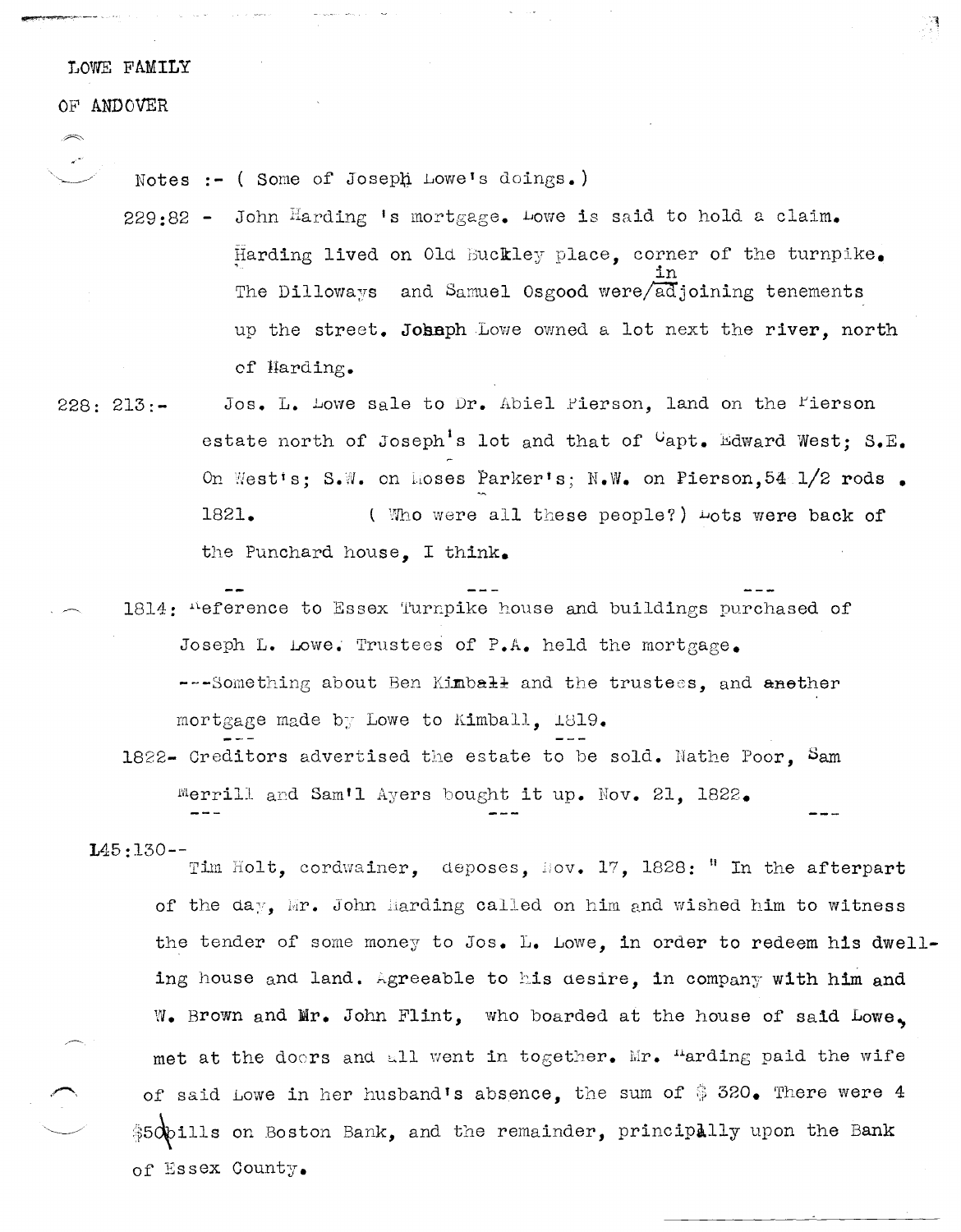LOWE FAMILY

 $($  Cont)<sub> $<sub>tt</sub>$ </sub></sub>  $(dec1ared)$ John Harding dictated/in my presence, that from instructin his possession, he calculated that the sum due said Lowe, ions with the interest, did not exceed \$ 313.84.

John Flint, cabinet- maker, testified likewise, Nov. 17, 1828. These depositions in case of Harding estate, vs. Lowe's cheating.  $- - -$ 

Contract of Lowe with Jn. Brown, 1820, to build a house like  $223:227-$ Amos Blanchard's.

No record anywhere of sale to Lowe by Jn. Phillips- vendue or transfer to anybody, before 1827. Lowe claimed a right to the estate.

ANDOVER RECORDS :-

Joseph Lowe and wife Sally, had, in Boxford:-

David. (2), b. 1806; went to Michigan City, Ind; came back to Andover to school; married in Andover, Mary Barker, 1837.

Lucy L. (2), b. 1808

Susan M. Lowe  $(2)$ , b. 1810; Billerica

Nathan  $(2)$ , b. 1812; in Billerica

 $M$ ary Ann (2), b. 1814; d. in Michigan City, Ind. 1899.

Sarah Jane (2), b. 1815; m. Warren Stevens of NORTH ANDOVER, trader.

son of  $S_{\rm am}$ , 1844.

William W.  $(2)$ , b. 1817 in Andover.

 $\cup$ aroline A. (2), b. 1819; m. in Michigan City, John Holliday, had dau. Emma Frances (3), who m. Decatur E.  $C$ ase, Dec. 10.1874. Emily W. (2) b. 1821 Hanmah Barker  $(2)$ , b. 1824

-2-